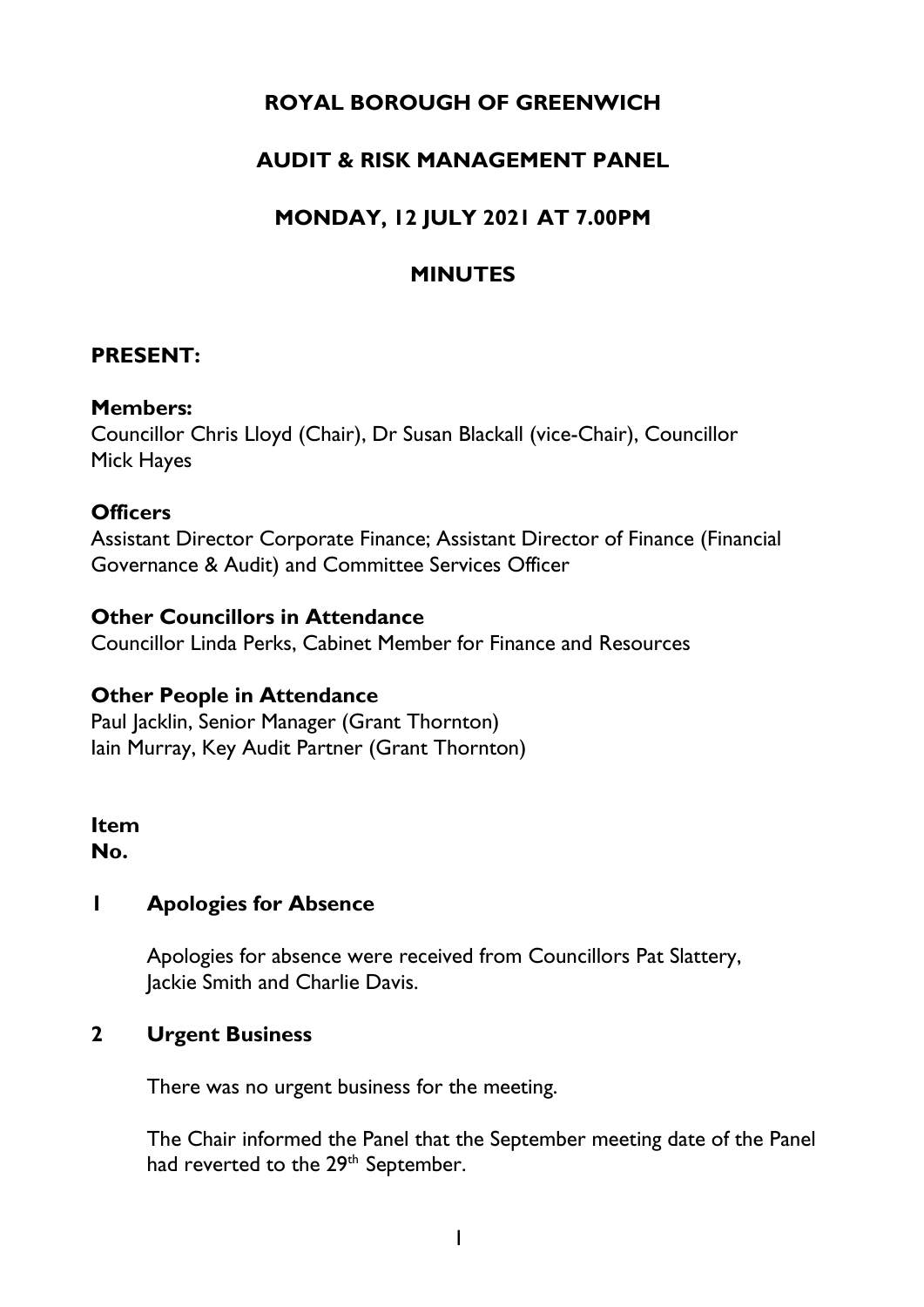### **3 Declarations of Interest**

#### **Resolved –**

That the list of Councillors' memberships as Council appointed representatives on outside bodies, joint committees and school governing bodies be noted.

#### **4 Minutes**

#### **Resolved -**

That the minutes of the meeting of the Audit and Risk Management Panel held on 29 June 2021 be agreed and signed as a true and accurate record.

### **5 Annual Governance Statement 2020-21**

The report was presented by the Assistant Director of Finance (Financial Governance & Audit). He drew Members' attention to Appendix D indicating that the four potential areas of significant risk remained the same as the previous year.

#### **Resolved –**

That the Annual Governance Statement (AGS), incorporating the Code of Corporate Governance be noted.

### **6 Draft Statement of Accounts 2020-21**

Councillor Linda Perks, Cabinet Member for Finance and Resources, addressed the Panel. Councillor Perks commented that the Council's reserves were reasonably healthy and were generally comparable with the situation across London. Councillor Perks emphasised that while the reserves had increased in real terms by a small amount that was because due to the pandemic they had not been able to spend on services as they would have liked to have done and because they had received a reasonable amount of government grant to cover expenditure incurred as a consequence of the pandemic. That situation would not continue as services returned to normal, and indeed there was an expectation of additional service demand. Councillor Perks noted that the income funding from government that was placed in the general reserve was compensation for loss of income from business tax but would subsequently need to be moved into the business tax account.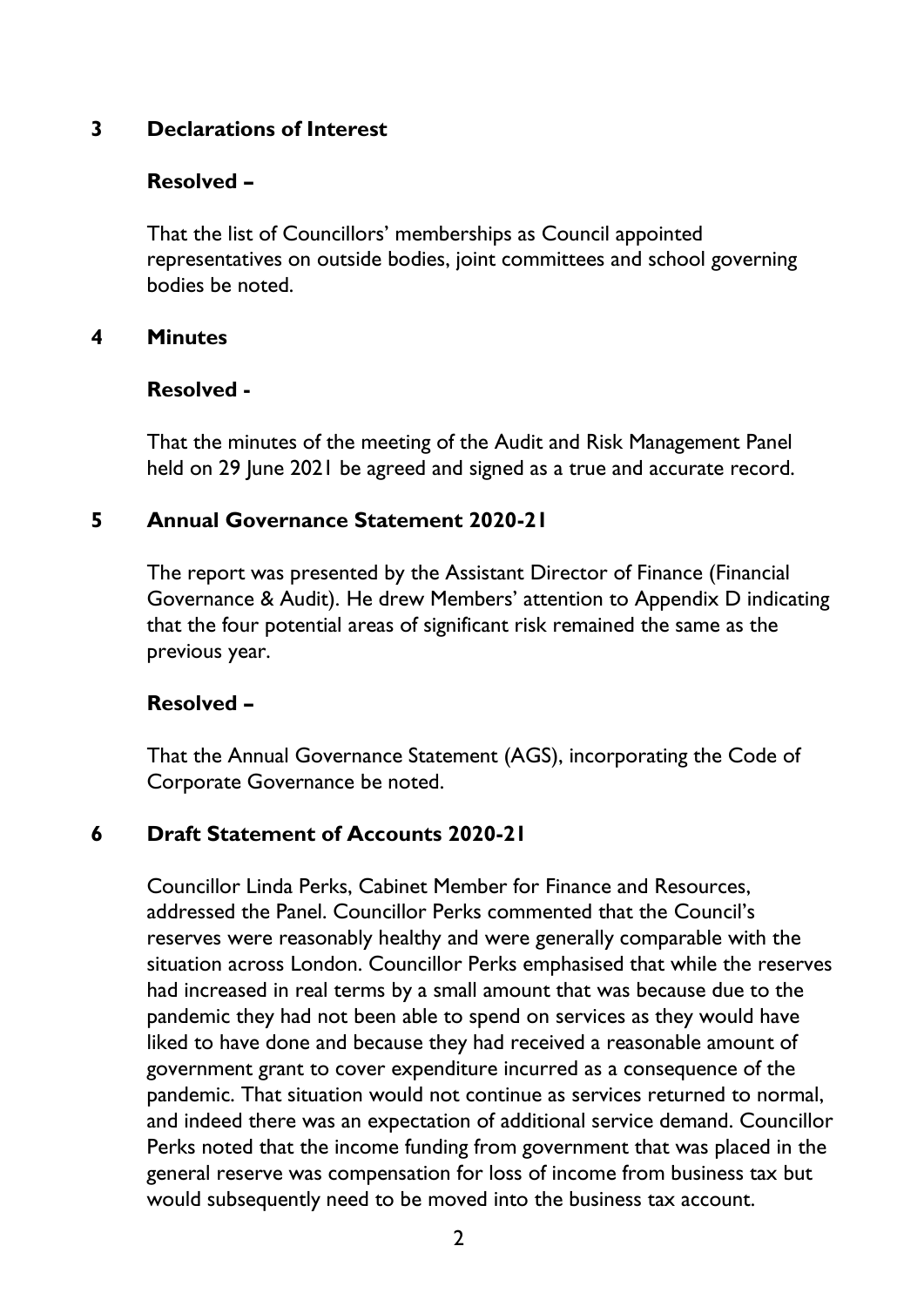The Assistant Director Corporate Finance thanked the finance team for putting the report together, noting it had been a particularly difficult year both due to remote working and the impact of the various government grants. He explained that the reason the statement of accounts appendix was circulated after the main report was because of a last minute change from the Ministry of Housing, Communities and Local Government to the accounting treatment for business rate grants. He said that the outturn position for the last financial year was a positive but they needed to appreciate the impact the pandemic had had on core services. He indicated that the audit of the accounts had already commenced.

The Senior Manager (Grant Thornton) advised the Panel that they were confident that the timelines for completing the audit of the accounts was achievable.

In response to questions from the Panel, the Assistant Director Corporate Finance replied that the £4 million in the reserves represented an actual saving in the last financial year. He explained that they were looking to refresh the medium term financial strategy, and they had to consider the possibility of another one-year settlement. He commented on the potential pressures and risks they might face post-Covid and that the reserves might be needed to mitigate some of that.

The Panel discussed the matter and agreed comments to be passed to Cabinet.

Councillor Linda Perks, Cabinet Member for Finance and Resources, thanked the Panel for their comments. Councillor Perks emphasised that it was very unclear what was to happen particularly to adult social care funding. The Directorate of Health and Adult Services had done well to bring overspend back under control but they had to anticipate additional expenditure in adult social care as they emerged from the pandemic but they could not anticipate further government funding.

On behalf of the Panel the Chair thanked the finance team for their work on the draft statement of accounts.

### **Resolved –**

1. That the authority's draft Statement of Accounts for the year ended 31 March 2021 (including the Pension Fund Accounts) submitted to Grant Thornton for audit on 06 July 2021 (Appendix A of the report) be noted.